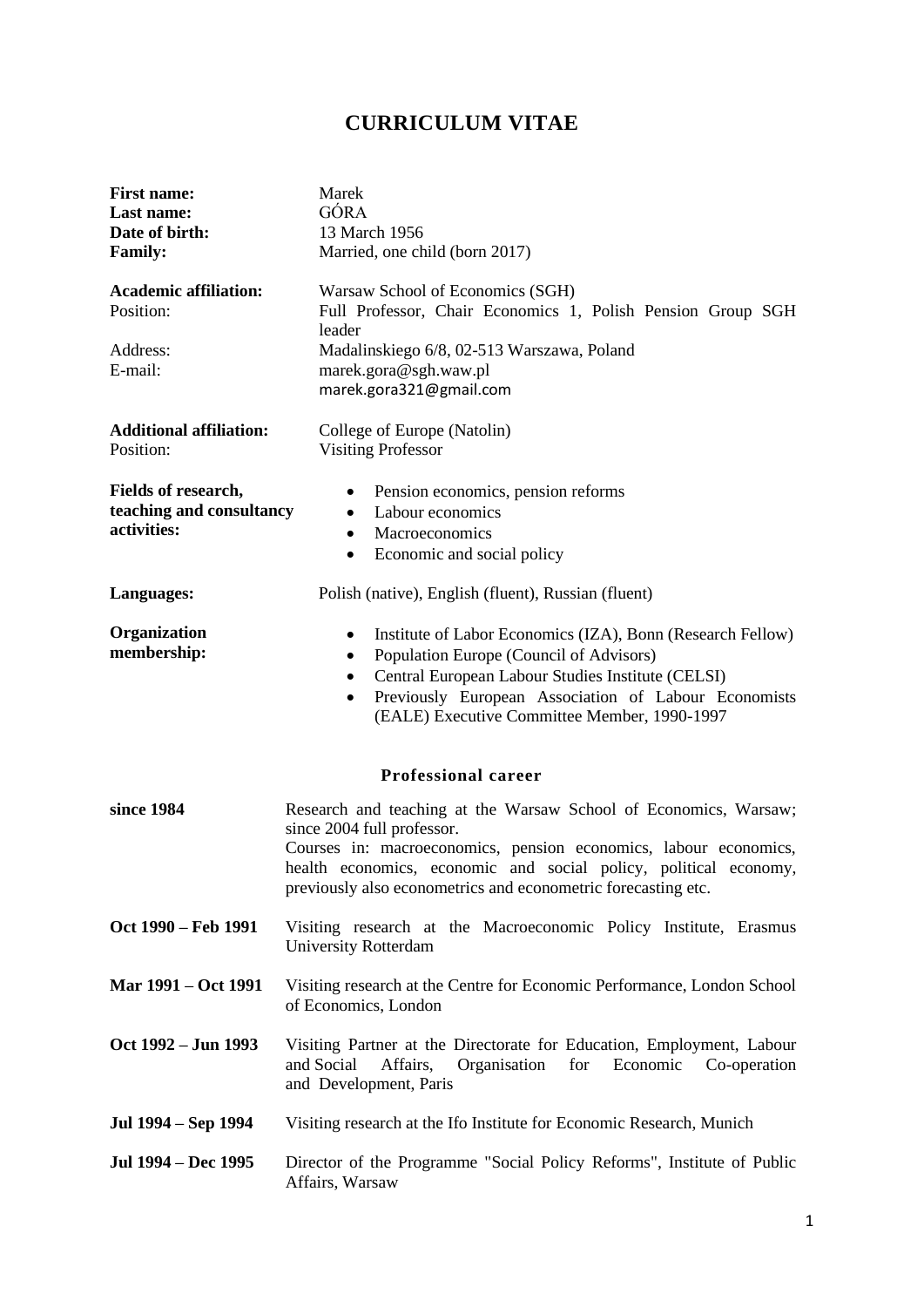| <b>Since 1996</b>         | Pension Reform Team Leader; co-designer of the old-age pension system<br>implemented in 1999                                                                                                                                                                                                                                                                                                                                                                                         |
|---------------------------|--------------------------------------------------------------------------------------------------------------------------------------------------------------------------------------------------------------------------------------------------------------------------------------------------------------------------------------------------------------------------------------------------------------------------------------------------------------------------------------|
| $1997 - 1999$             | Executive Director of the Office of the Government Plenipotentiary<br>for Social Security Reform                                                                                                                                                                                                                                                                                                                                                                                     |
| Apr 1999 – Mar 2002       | Pension adviser in Republic of Macedonia.                                                                                                                                                                                                                                                                                                                                                                                                                                            |
| $2002 - 2005$             | Economic advisor to the President of Poland                                                                                                                                                                                                                                                                                                                                                                                                                                          |
| since 2003                | Teaching at College of Europe (Natolin); visiting professor.<br>Courses: Social Policy in the EU, Political Economy of Welfare States in<br>Europe                                                                                                                                                                                                                                                                                                                                   |
| 2014                      | Co-founder of the Polish Pension Group, SGH                                                                                                                                                                                                                                                                                                                                                                                                                                          |
| <b>Selected projects:</b> | UNDP Blue Ribbon Analytical and Advisory Centre project:<br>$\bullet$<br>"Pension system – the need for reform. Revival of public debate"<br>EU-China Social Security Reform Co-operation Project<br>$\bullet$<br>ESCIRRU – Economic and Social Consequences of Industrial<br>$\bullet$<br>Restructuring in Russia and Ukraine (leader of WP 8)<br>AIM – Adequacy of Old-Age Income Maintenance in the EU<br>٠<br>Various research projects and consultancies in Poland<br>$\bullet$ |
| <b>Occasionally</b>       | Lectures/seminars/presentations at various universities and institutes<br>Consultancies for international institutions (World Bank, IMF, OECD)                                                                                                                                                                                                                                                                                                                                       |

## **Selected publications (Google Scholar Hirsch index = 25)**

- Błędowski P., Felczak J., Gałecka-Burdziak E., Góra M. (2021), Do Older Female Ex-Prisoners Participate in the Labour Market?, Women & Criminal Justice
- Buchholtz, Sonia, Jan Gąska, and Marek Góra. 2021. Myopic Savings Behaviour of Future Polish Pensioners. Risks 9: 36
- Góra M., A. Ruzik-Sierdzińska (2020), "Migration with Pension Reform Expectations", Public Sector Economics, vol. 44, issue 2, p. 203-219.
- Góra, Marek and Edward Palmer, 2020, "NDC: The Generic Universal Public Pension Scheme", in "Progress and Challenges of Nonfinancial Defined Pension Schemes". Editors: Robert Holzmann, Edward Palmer, Robert Palacios, and Stefano Sacchi. World Bank. Washington
- Góra, M., 2019, Redesigning pension systems, IZA World of Labor 2019: 51
- Marek Góra, 2018, Thinking about pension systems for the 21st century: A few remarks based on the Polish example, mBank – CASE Nr 154/2018
- Biernat E., Buchholtz S., Góra M., 2016, [Physical activity for longer working lives: an analysis of](http://www.mattioli1885journals.com/index.php/lamedicinadellavoro/article/view/5391)  [physical activity profiles of selected occupational groups in Poland,](http://www.mattioli1885journals.com/index.php/lamedicinadellavoro/article/view/5391) La Medicina del Lavoro, V. 107, No 6, 444-461
- Gałecka-Burdziak E., Góra M., 2016, [The impact of easy and early access to old-age benefits on](http://rdcu.be/m3m0)  [exits from the labour market: a macro-micro analysis,](http://rdcu.be/m3m0) IZA Journal of European Labor Studies, 5:18